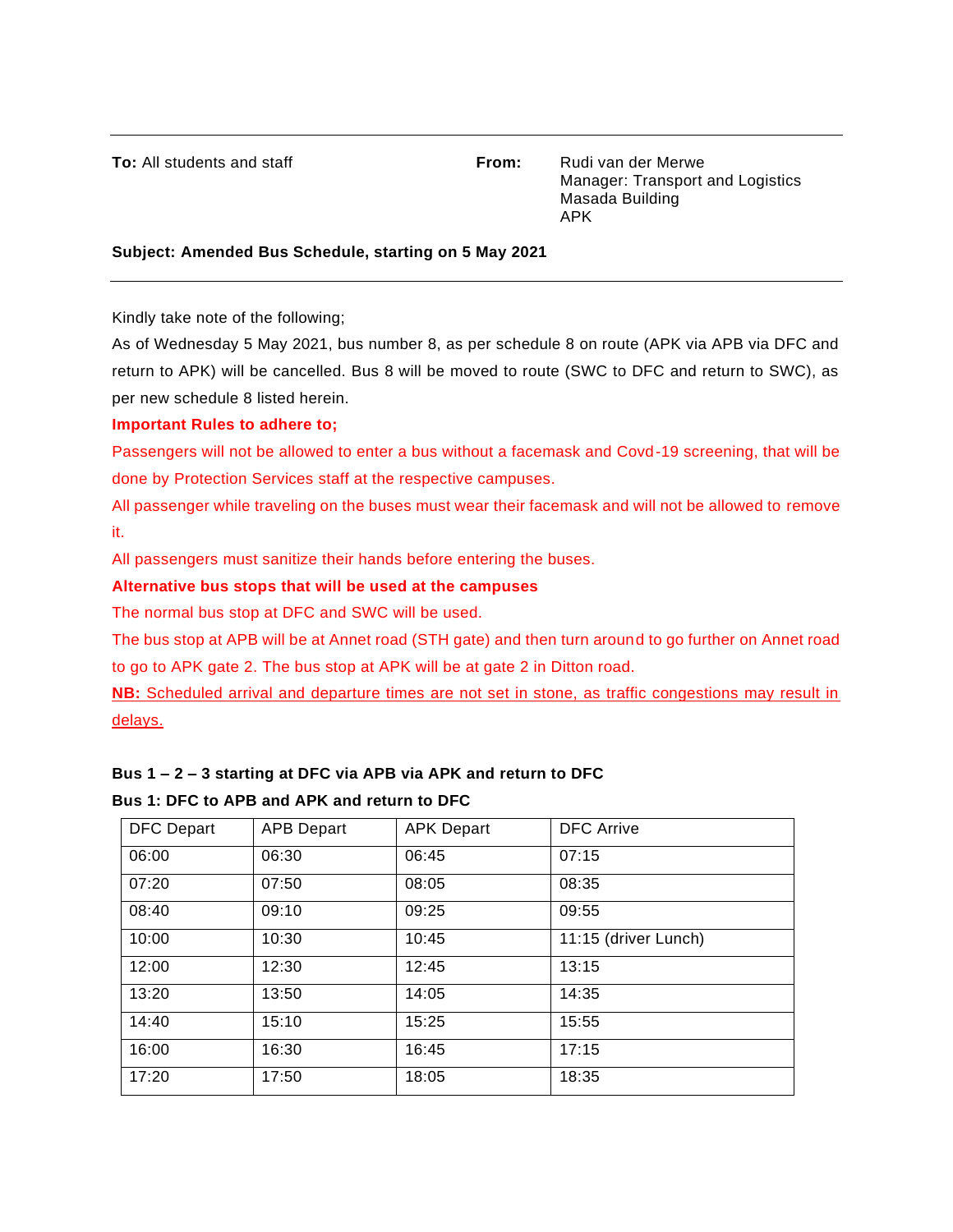| 18:40 | 19:10 | 19:25 | 19:55                       |
|-------|-------|-------|-----------------------------|
| 20:00 | 20:30 | 20:45 | 21:15 (bus return to depot) |

| <b>DFC Depart</b> | <b>APB Depart</b> | <b>APK Depart</b> | <b>DFC Arrive</b>           |
|-------------------|-------------------|-------------------|-----------------------------|
| 06:10             | 06:40             | 06:55             | 07:25                       |
| 07:30             | 08:00             | 08:15             | 08:45                       |
| 08:50             | 09:20             | 09:35             | 10:05                       |
| 10:10             | 10:40             | 10:55             | 11:25                       |
| 11:30             | 12:00             | 12:15             | 12:45 (driver Lunch)        |
| 13:20             | 13:50             | 14:05             | 14:35                       |
| 14:40             | 15:10             | 15:25             | 15:55                       |
| 16:00             | 16:30             | 16:45             | 17:15                       |
| 17:20             | 17:50             | 18:05             | 18:35                       |
| 18:40             | 19:10             | 19:25             | 19:55                       |
| 20:00             | 20:30             | 20:45             | 21:15 (bus return to depot) |

## **Bus 2: DFC to APB and APK and return to DFC**

## **Bus 3: DFC to APB and APK and return to DFC**

| <b>DFC Depart</b> | <b>APB Depart</b> | <b>APK Depart</b> | <b>DFC Arrive</b>           |
|-------------------|-------------------|-------------------|-----------------------------|
| 06:20             | 06:50             | 07:05             | 07:35                       |
| 07:40             | 08:10             | 08:25             | 08:55                       |
| 09:00             | 09:30             | 09:45             | 10:15                       |
| 10:20             | 10:50             | 11:05             | 11:35                       |
| 11:40             | 12:10             | 12:25             | 12:55 (driver lunch)        |
| 13:30             | 14:00             | 14:15             | 14:45                       |
| 14:50             | 15:20             | 15:35             | 16:05                       |
| 16:10             | 16:40             | 16:55             | 17:25                       |
| 17:30             | 18:00             | 18:15             | 18:45                       |
| 18:55             | 19:25             | 19:40             | 20:10                       |
| 20:15             | 20:45             | 21:00             | 21:30 (bus return to depot) |

## **Bus 4 – 5 - 6 starting at SWC via APK via APB and return to SWC.**

## **Bus 4: SWC to APK and APB and return to SWC**

| <b>SWC Depart</b> | APK Depart | APB Depart | <b>SWC Arrive</b> |
|-------------------|------------|------------|-------------------|
| 06:00             | 06:45      | 07:00      | 07:45             |
| 07:50             | 08:35      | 08:50      | 09:35             |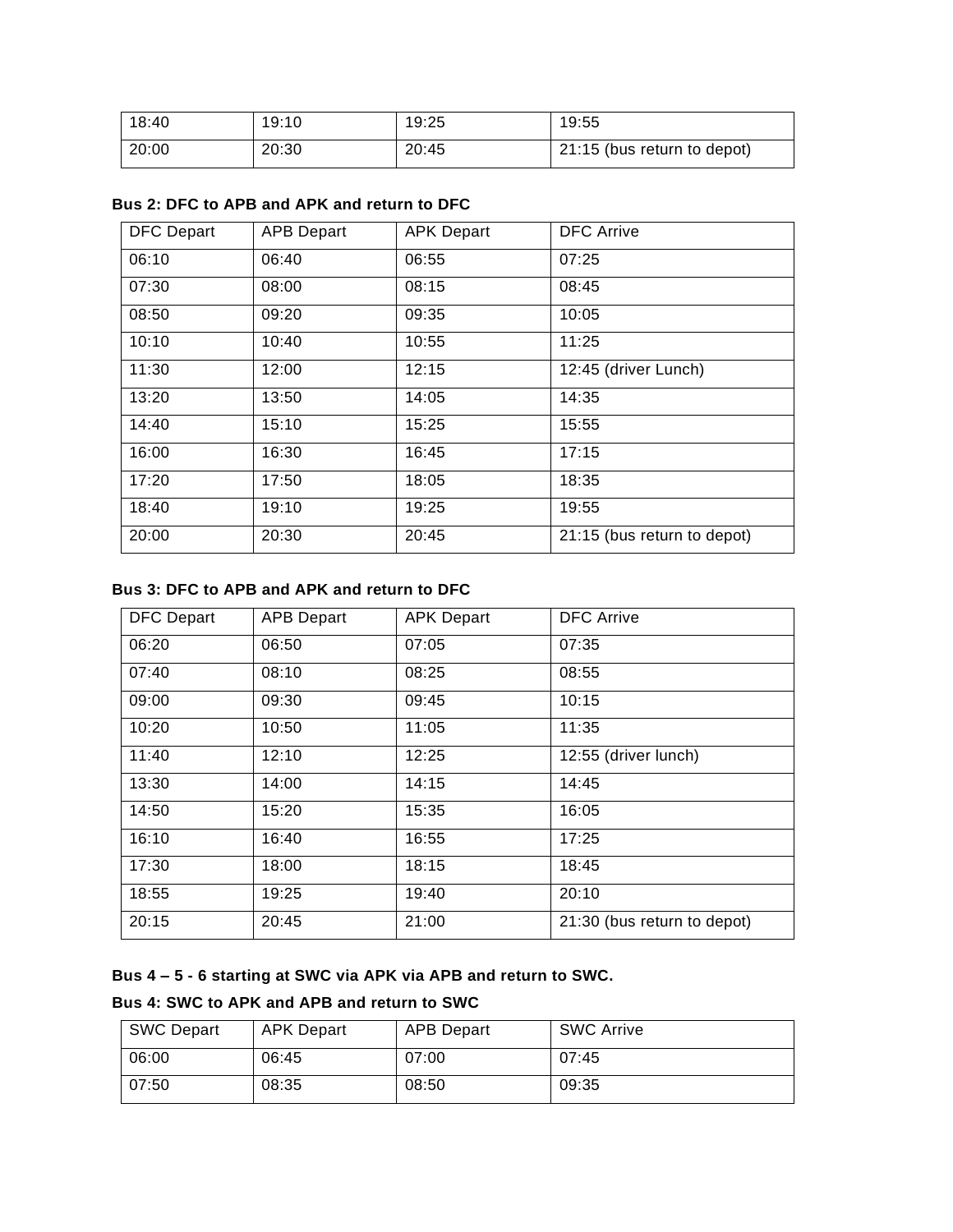| 09:40 | 10:25 | 10:40 | 11:25 (driver lunch)        |
|-------|-------|-------|-----------------------------|
| 12:00 | 12:45 | 13:00 | 13:45                       |
| 13:50 | 14:35 | 14:50 | 15:35                       |
| 15:40 | 16:25 | 16:40 | 17:25                       |
| 17:30 | 18:15 | 18:30 | 19:15                       |
| 19:20 | 20:05 | 20:20 | 21:05 (bus return to depot) |

**Bus 5: SWC to APK and APB and return to SWC**

| <b>SWC Depart</b> | <b>APK Depart</b> | <b>APB Depart</b> | <b>SWC Arrive</b>           |
|-------------------|-------------------|-------------------|-----------------------------|
| 06:10             | 06:55             | 07:10             | 07:55                       |
| 08:00             | 08:45             | 09:00             | 09:45                       |
| 09:50             | 10:35             | 10:50             | 11:35 (driver lunch)        |
| 12:10             | 12:55             | 13:10             | 13:55                       |
| 14:00             | 14:45             | 15:00             | 15:45                       |
| 15:50             | 16:35             | 16:55             | 17:40                       |
| 17:45             | 18:30             | 18:45             | 19:30                       |
| 19:35             | 20:20             | 20:35             | 21:20 (bus return to depot) |

## **Bus 6: SWC to APK and APB and return to SWC**

| <b>SWC Depart</b> | <b>APK Depart</b> | <b>APB Depart</b> | <b>SWC Arrive</b>           |
|-------------------|-------------------|-------------------|-----------------------------|
| 06:20             | 07:05             | 07:20             | 08:05                       |
| 08:10             | 08:55             | 09:10             | 09:55                       |
| 10:00             | 10:45             | 11:00             | 11:45 (driver lunch)        |
| 12:20             | 13:05             | 13:20             | 14:05                       |
| 14:10             | 14:55             | 15:10             | 15:55                       |
| 16:00             | 16:45             | 17:00             | 17:45                       |
| 17:55             | 18:40             | 18:55             | 19:40                       |
| 19:45             | 20:30             | 20:45             | 21:30 (bus return to depot) |

# **Bus 7: starting at APK via APB via DFC and return to APK.**

| <b>APK Depart</b> | <b>APB Depart</b> | <b>DFC Depart</b> | <b>APK Arrive</b>    |
|-------------------|-------------------|-------------------|----------------------|
| 06:00             | 06:15             | 06:45             | 07:15                |
| 07:20             | 07:35             | 08:05             | 08:35                |
| 08:40             | 08:55             | 09:25             | 09:55                |
| 10:00             | 10:15             | 10:45             | 11:15 (driver lunch) |
| 11:50             | 12:05             | 12:35             | 13:05                |
| 13:10             | 13:25             | 13:55             | 14:25                |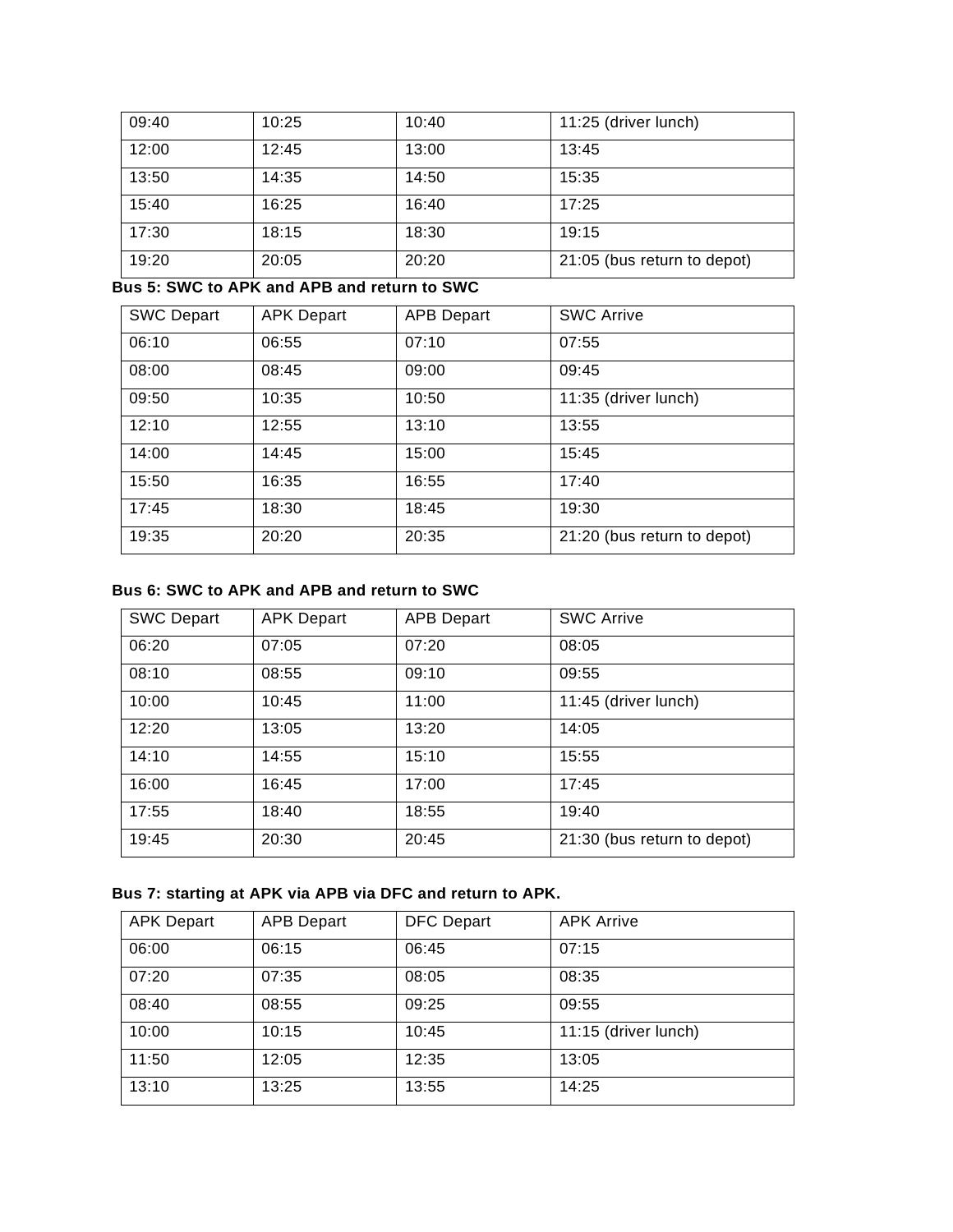| 14:30 | 14:45 | 15:15 | 15:45                       |
|-------|-------|-------|-----------------------------|
| 15:50 | 16:05 | 16:35 | 17:05                       |
| 17:10 | 17:25 | 17:55 | 18:25                       |
| 18:30 | 18:45 | 19:15 | 19:45                       |
| 19:55 | 20:10 | 20:40 | 21:10 (bus return to depot) |

## **Bus 8: APK via APB via DFC and return to APK. (Route and Schedule is Cancelled)**

| <b>APK Depart</b> | <b>APB Depart</b> | <b>DFC Depart</b> | <b>APK Arrive</b>           |
|-------------------|-------------------|-------------------|-----------------------------|
| 06:10             | 06:25             | 06:55             | 07:25                       |
| 07:30             | 07:45             | 08:15             | 08:45                       |
| 08:55             | 09:10             | 09:40             | 40:10                       |
| 40:15             | 40:30             | 44:00             | 11:30 (driver lunch)        |
| 42:10             | 12:25             | 42:55             | 43:25                       |
| <del>13:30</del>  | 13:45             | 14:15             | 44:45                       |
| <u> 14:50</u>     | 15:05             | 15:35             | 16:05                       |
| 16:10             | 46:25             | 16:55             | 17:25                       |
| 47:30             | 47:45             | 18:15             | 48:45                       |
| 48:50             | 49:05             | 19:35             | 20:05                       |
| 20:10             | 20:25             | 20:55             | 21:25 (bus return to depot) |

## **New Route and Schedule – Bus 8: SWC to DFC and return to SWC.**

| <b>SWC Depart</b> | <b>DFC</b> Arrive | <b>DFC Depart</b> | <b>SWC Arrive</b>           |
|-------------------|-------------------|-------------------|-----------------------------|
| 06:00             | 06:40             | 06:45             | 07:25                       |
| 07:30             | 08:10             | 08:15             | 08:55                       |
| 09:00             | 09:40             | 09:45             | 10:25                       |
| 10:30             | 11:10             | 11:15             | 11:55 (driver lunch)        |
| 12:30             | 13:10             | 13:15             | 13:55                       |
| 14:00             | 14:40             | 14:45             | 15:25                       |
| 15:30             | 16:10             | 16:15             | 16:55                       |
| 17:00             | 17:40             | 17:45             | 18:25                       |
| 18:30             | 19:10             | 19:15             | 19:55                       |
| 20:00             | 20:40             | 20:45             | 21:25 (bus return to depot) |

## **Route and bus number indication**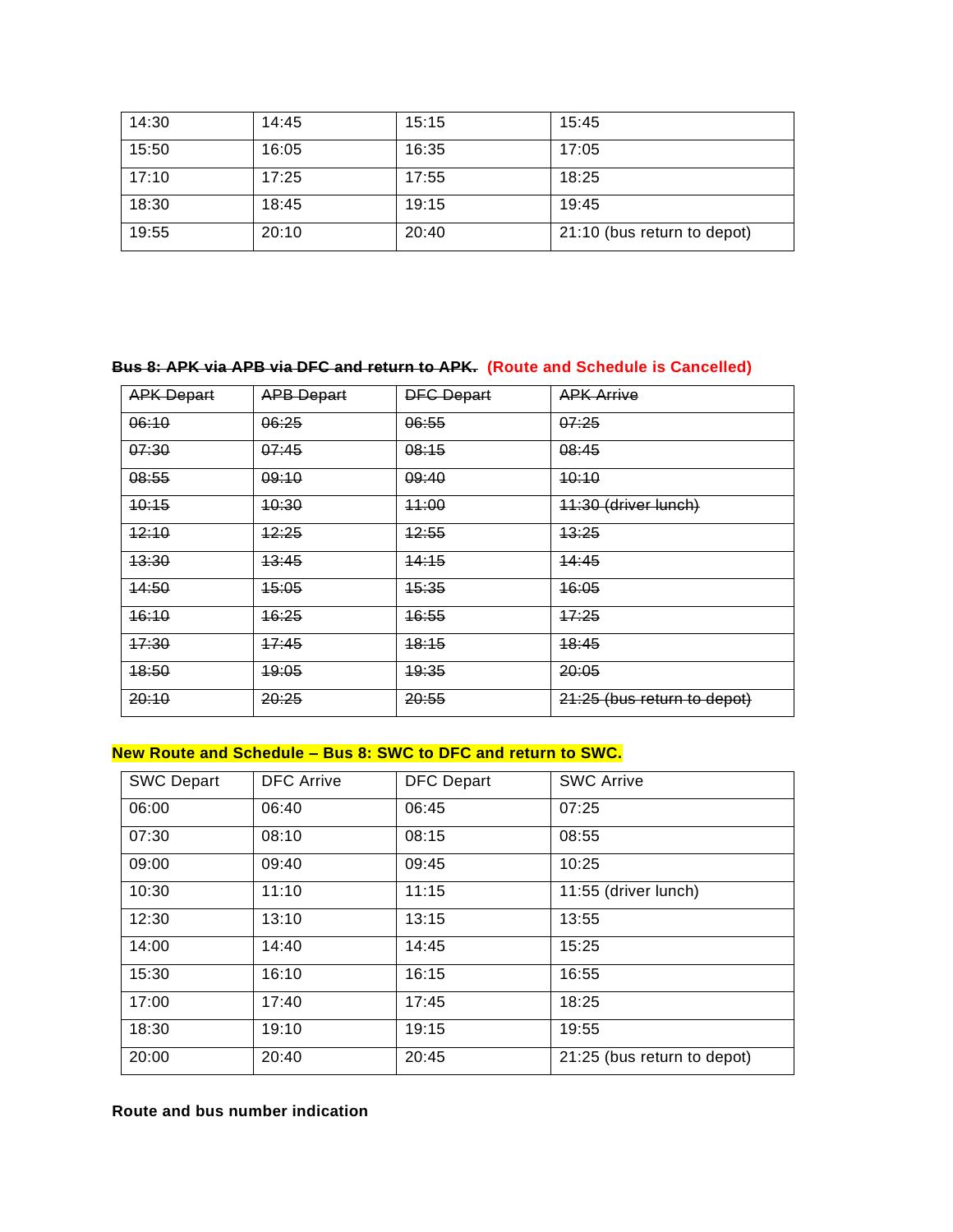

#### **return**

**The Saturday bus service will operate on the following Saturdays as per scheduled times listed.**

#### **Will start on 6 March and will operate from 06:00 until 15:00.**

| March              | April                  | Mav                | June               | Julv           | August             |
|--------------------|------------------------|--------------------|--------------------|----------------|--------------------|
| $6 - 13 - 20 - 27$ | $17 - 24$              | $8 - 15 - 22$      | $5 - 12 - 19$      | $17 - 24 - 31$ | $7 - 14 - 21 - 28$ |
|                    | $14 - 24$ is Recess    | $1st$ is public    | 26 June to 11 July |                |                    |
|                    |                        | holidav            | is Recess          |                |                    |
| <b>September</b>   | October                | <b>November</b>    |                    |                |                    |
| $18 - 25$          | $2 - 9 - 16 - 23 - 30$ | $6 - 13 - 20 - 27$ |                    |                |                    |
| 4 to 11 Sep is     |                        | Study break is     |                    |                |                    |
| Recess             |                        | 20 to 26 Nov       |                    |                |                    |

## **Bus 1: DFC to APB and APK and return:**

| <b>DFC Depart</b> | <b>APB Depart</b> | <b>APK Depart</b> | <b>APB Depart</b> | <b>DFC Depart</b>       |
|-------------------|-------------------|-------------------|-------------------|-------------------------|
| 06:00             | 06:30             | 06:45             | 07:00             | 07:30                   |
|                   | 08:00             | 08:15             | 08:30             | 09:00                   |
|                   | 09:30             | 09:45             | 10:00             | 10:30                   |
|                   | 11:00             | 11:15             | 11:30             | 12:00                   |
|                   | 12:30             | 12:45             | 13:00             | 13:30                   |
|                   | 14:00             | 14:15             | 14:30             | 15:00 - return to depot |

## **Bus 2: SWC to APK and APB and return:**

| <b>SWC Depart</b> | <b>APK Depart</b> | <b>APB Depart</b> | <b>APK Depart</b> | <b>SWC Depart</b> |
|-------------------|-------------------|-------------------|-------------------|-------------------|
| 06:00             | 06:45             | 07:00             | 07:15             | 08:00             |
|                   | 08:45             | 09:00             | 09:15             | 10:00             |
|                   | 10:45             | 11:00             | 11:15             | 12:00             |
|                   | 12:45             | 13:00             | 13:15             | 14:00             |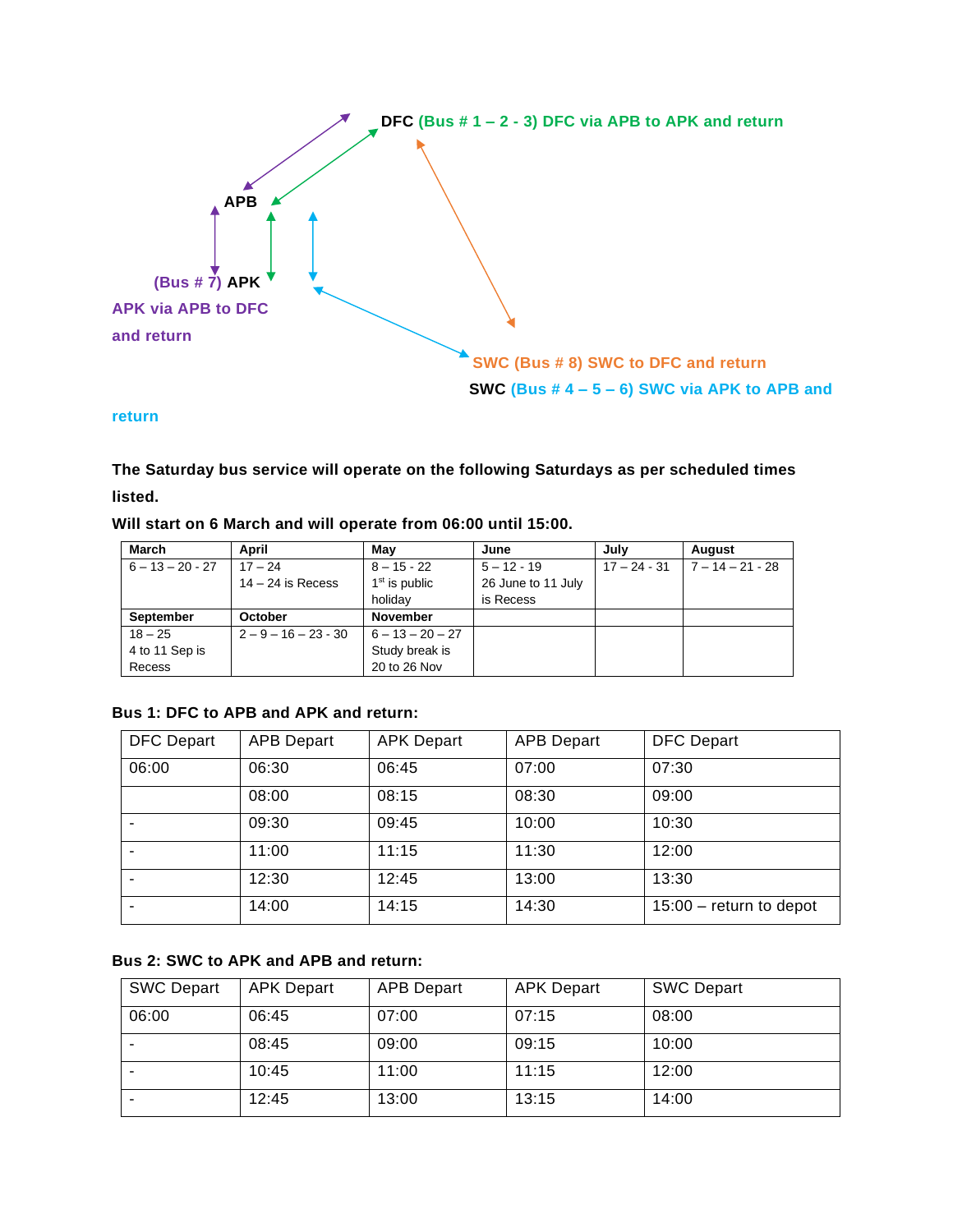| - | 4:45 | 15:00 | 15:15<br>.1 <sub>k</sub> | 16:00<br>return to depot<br>__ |
|---|------|-------|--------------------------|--------------------------------|
|---|------|-------|--------------------------|--------------------------------|

#### **Note: Buses will only operate on weekdays and on Saturdays as indicated.**

The normal UJ rules are applicable to this service

No drinking of alcohol or smoking on the buses.

No unlawful passengers, only registered students, and staff with a valid UJ access card will be allowed to make use of the service.

#### **No unlawful stops (pick-up or drop-off on route) between the campuses.**

#### **The only stops (pick-up and drop-off) will be at the dedicated bus stops on the campuses.**

The circular will be placed on uLink as well, to ensure that students are aware of the published circular.

Regards Rudi van der Merwe Manager: Transport and Logistics 4 May 2021